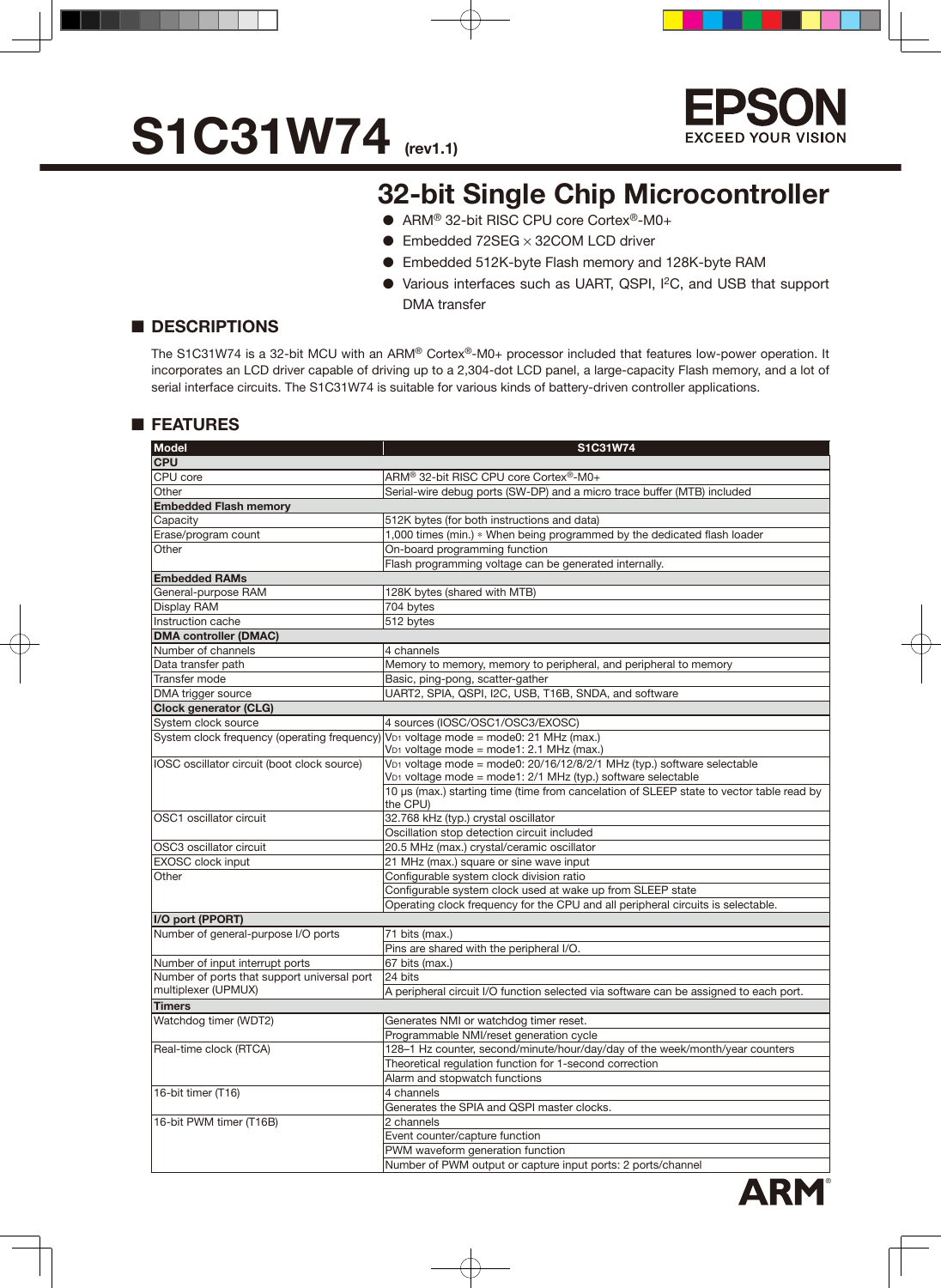| Supply voltage detector (SVD2)                                         |                                                                                                      |
|------------------------------------------------------------------------|------------------------------------------------------------------------------------------------------|
| Number of channels                                                     | 2 channels                                                                                           |
| Detection level                                                        | 32 levels (1.7 to 4.3 V)                                                                             |
| Other                                                                  | Intermittent operation mode                                                                          |
|                                                                        | Generates an interrupt or reset (Ch.0) according to the detection level evaluation.                  |
| <b>Serial interfaces</b>                                               |                                                                                                      |
| <b>UART (UART2)</b>                                                    | 2 channels                                                                                           |
|                                                                        | Baud-rate generator included, IrDA1.0 supported                                                      |
|                                                                        | Open drain output, signal polarity, and baud rate division ratio are configurable.                   |
| Synchronous serial interface (SPIA)                                    | 1 channel                                                                                            |
|                                                                        | 2 to 16-bit variable data length                                                                     |
|                                                                        | The 16-bit timer (T16) can be used for the baud-rate generator in master mode.                       |
| Quad synchronous serial interface (QSPI)                               | 1 channel                                                                                            |
|                                                                        | Supports single, dual, and quad transfer modes.                                                      |
|                                                                        | Low CPU overhead memory mapped access mode that can directly read data from the                      |
|                                                                        | external flash memory with XIP (eXecute-In-Place) mode.                                              |
| $I2C$ (I2C)                                                            | 2 channels                                                                                           |
|                                                                        | Baud-rate generator included                                                                         |
| USB 2.0 FS device controller (USB)                                     |                                                                                                      |
| Number of transceiver/receiver channels                                | 1 channel                                                                                            |
| Transfer rate                                                          | FS (12 Mbps)                                                                                         |
| Clock source                                                           | 48 MHz crystal oscillator or OSC3 (12 MHz) + PLL selectable                                          |
| Number of endpoints<br>Power supply                                    | 4 endpoints (3 general-purpose endpoints and endpoint 0)<br>Voltage regulators for USB included      |
| Sound generator (SNDA)                                                 |                                                                                                      |
| Buzzer output function                                                 | 512 Hz to 16 kHz output frequencies                                                                  |
|                                                                        | One-shot output function                                                                             |
| Melody generation function                                             | Pitch:<br>128 Hz to 16 kHz ≈ C3 to C6                                                                |
|                                                                        | Duration: 7 notes/rests (Half note/rest to thirty-second note/rest)                                  |
|                                                                        | Tempo: 16 tempos (30 to 480)                                                                         |
|                                                                        | Tie/slur may be specified.                                                                           |
| IR remote controller (REMC2)                                           |                                                                                                      |
| Number of transmitter channels                                         | 1 channel                                                                                            |
| Other                                                                  | EL lamp drive waveform can be generated (by the hardware) for an application example.                |
| <b>LCD driver (LCD32B)</b>                                             |                                                                                                      |
| LCD output                                                             | 88SEG × 1-16COM (max.), 80SEG × 17-24COM (max.), 72SEG × 25-32COM (max.)                             |
| <b>LCD</b> contrast                                                    | 16 levels                                                                                            |
| Other                                                                  | 1/5 or 1/4 bias power supply included, external voltage can be applied.                              |
| R/F converter (RFC)                                                    |                                                                                                      |
| Conversion method                                                      | CR oscillation type with 24-bit counters                                                             |
| Number of conversion channels                                          | 1 channel (Up to two sensors can be connected.)                                                      |
| Supported sensors                                                      | DC-bias resistive sensors, AC-bias resistive sensors                                                 |
| Reset                                                                  |                                                                                                      |
| #RESET pin                                                             | Reset when the reset pin is set to low.                                                              |
| Power-on reset                                                         | Reset at power on.                                                                                   |
| Brownout reset                                                         | Reset when the power supply voltage drops (when $V_{DD} \le 1.45$ V (typ.) is detected).             |
| Key entry reset                                                        | Reset when the P00 to P01/P02/P03 keys are pressed simultaneously (can be enabled/                   |
|                                                                        | disabled using a register).                                                                          |
| Watchdog timer reset                                                   | Reset when the watchdog timer overflows (can be enabled/disabled using a register).                  |
| Supply voltage detector reset                                          | Reset when the supply voltage detector detects the set voltage level (can be enabled/dis-            |
|                                                                        | abled using a register).                                                                             |
| Interrupt<br>Non-maskable interrupt                                    |                                                                                                      |
| Programmable interrupt                                                 | 6 systems (Reset, NMI, HardFault, SVCall, PendSV, SysTic)                                            |
|                                                                        | External interrupt: 1 system<br>Internal interrupt: 23 systems                                       |
| Power supply voltage                                                   |                                                                                                      |
| V <sub>DD</sub> operating voltage                                      | 1.8 to 3.6 V                                                                                         |
|                                                                        | VDD operating voltage for Flash programming 2.7 to 3.6 V (when the internal voltage booster is used) |
| V <sub>DD</sub> operating voltage when LCD driver is used 2.5 to 3.6 V |                                                                                                      |
| <b>Operating temperature</b>                                           |                                                                                                      |
| Operating temperature range                                            | -40 to 85 °C                                                                                         |
| <b>Current consumption (Typ. value)</b>                                |                                                                                                      |
| SLEEP mode *1                                                          | $0.4 \mu A$                                                                                          |
|                                                                        | $IOSC = OFF$ , $OSC1 = OFF$ , $OSC3 = OFF$                                                           |
|                                                                        | 0.9 <sub>µ</sub> A                                                                                   |
|                                                                        | $IOSC = OFF$ , $OSC1 = ON$ , $OSC3 = OFF$ , $RTC = ON$                                               |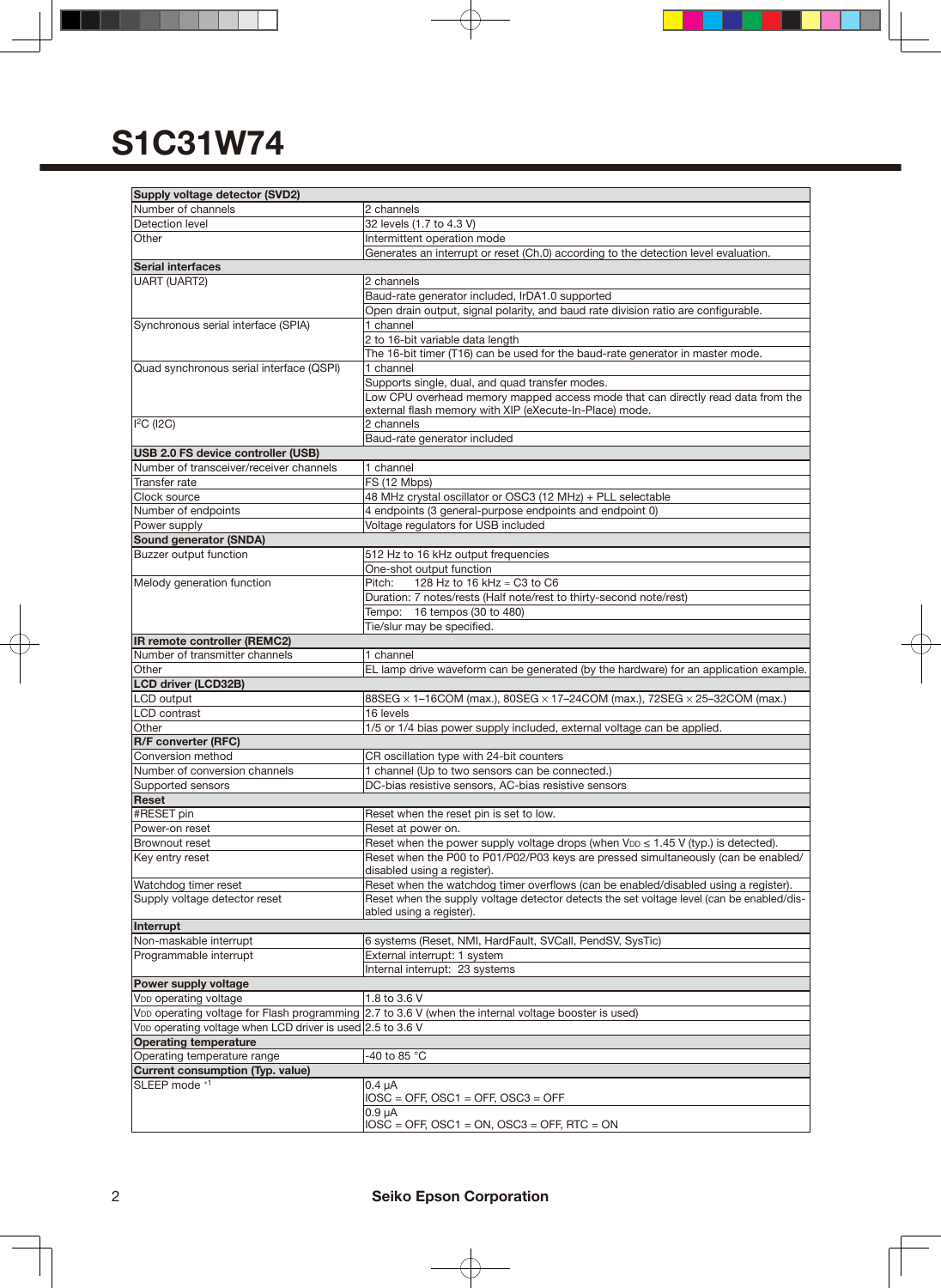| <b>Current consumption (Typ. value)</b> |                                                          |  |  |  |  |  |  |
|-----------------------------------------|----------------------------------------------------------|--|--|--|--|--|--|
| HALT mode *2                            | $1.7 \mu A$                                              |  |  |  |  |  |  |
|                                         | lOSC1 = 32 kHz                                           |  |  |  |  |  |  |
|                                         | 7.7 uA                                                   |  |  |  |  |  |  |
|                                         | $ OSC1 = 32$ kHz, $LCD = ON$ (no panel load)             |  |  |  |  |  |  |
| <b>RUN</b> mode                         | 250 µA/MHz                                               |  |  |  |  |  |  |
|                                         | $V_{D1}$ voltage mode = mode0, CPU = IOSC                |  |  |  |  |  |  |
|                                         | 150 µA/MHz                                               |  |  |  |  |  |  |
|                                         | $V_{D1}$ voltage mode = mode1, CPU = IOSC                |  |  |  |  |  |  |
| <b>Shipping form</b>                    |                                                          |  |  |  |  |  |  |
|                                         | VFBGA8HX-181 (size: $8 \times 8$ mm, ball pitch: 0.5 mm) |  |  |  |  |  |  |
| 2                                       | Die form (pad pitch: 80 µm (min.))                       |  |  |  |  |  |  |

\*1 SLEEP mode refers to deep sleep mode in the Cortex®-M0+ processor.

\*2 HALT mode refers to sleep mode in the Cortex®-M0+ processor.

#### ■ **BLOCK DIAGRAM**

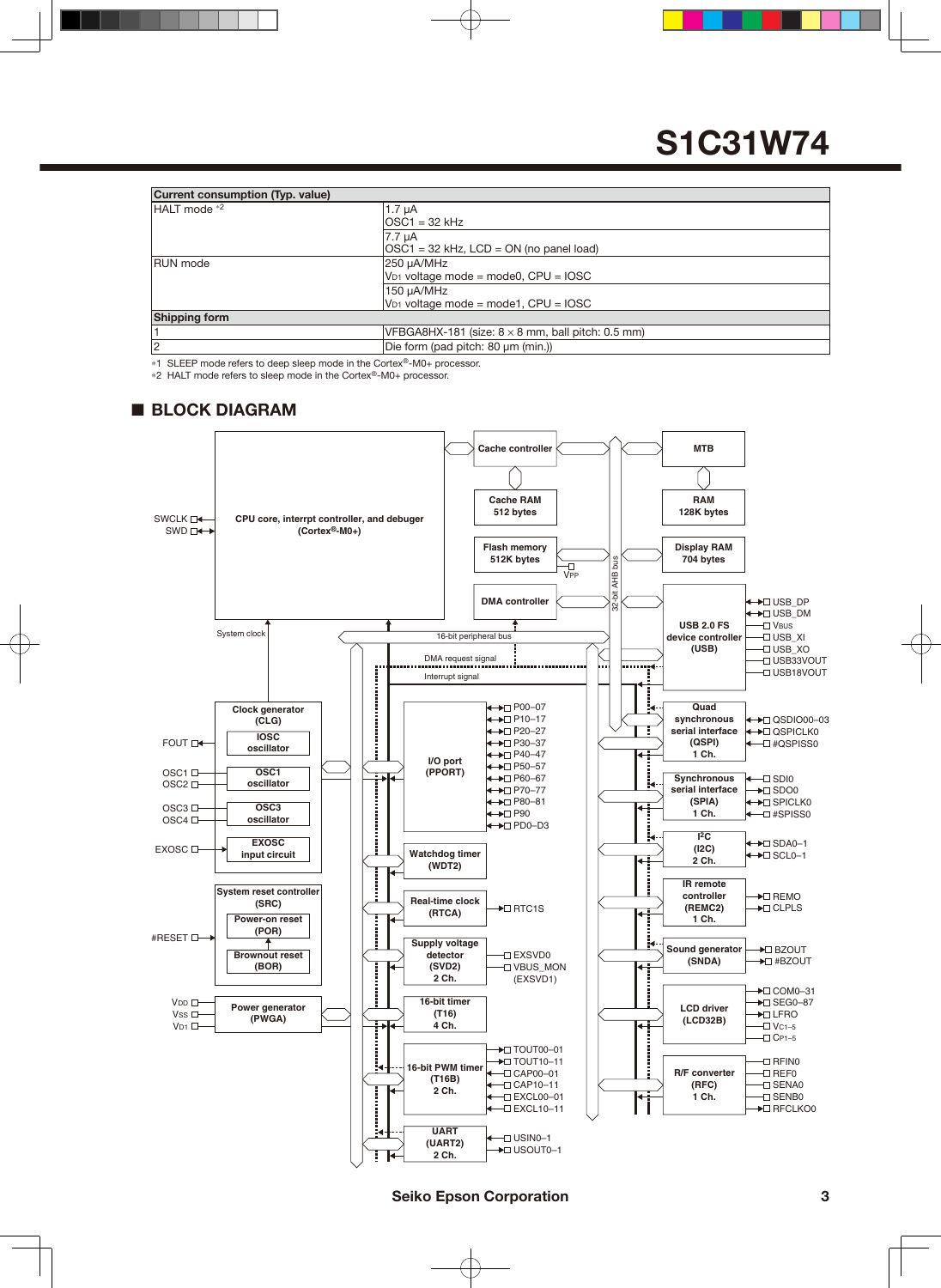### ■ **PIN CONFIGURATION DIAGRAMS**



|             |                   | ו טו וטרוטע                 | A1 Corner                                                          |                                 | <b>Top View</b>                                   |                                          |                                     |                                                | <b>Bottom View</b>                                                                                                                                                     |                                       |                                                   | A1 Corner                                                          |                                       |                                                              |
|-------------|-------------------|-----------------------------|--------------------------------------------------------------------|---------------------------------|---------------------------------------------------|------------------------------------------|-------------------------------------|------------------------------------------------|------------------------------------------------------------------------------------------------------------------------------------------------------------------------|---------------------------------------|---------------------------------------------------|--------------------------------------------------------------------|---------------------------------------|--------------------------------------------------------------|
|             |                   |                             | A<br>B<br>C<br>D<br>Ε<br>F<br>G<br>н<br>J<br>κ<br>L<br>M<br>N<br>P | $\mathcal{L}$<br>Index          |                                                   |                                          |                                     | 00000<br>00000<br>00000<br>00000               | 0000000000000<br>0000000000000<br>0000000000000<br>0000000000000<br>0000000000000<br>0000000000000<br>0000000000000<br>0000000000000<br>0000000000000<br>0000000000000 | 000000<br>00000<br>00000<br>00000     |                                                   | A<br>B<br>С<br>D<br>Ε<br>F<br>G<br>н<br>J<br>Κ<br>L<br>М<br>N<br>P |                                       |                                                              |
|             |                   |                             |                                                                    |                                 | 1 2 3 4 5 6 7 8 9 10 11 12 13 14                  |                                          |                                     |                                                | 14 13 12 11 10 9 8 7 6 5 4 3 2 1                                                                                                                                       |                                       |                                                   |                                                                    |                                       |                                                              |
|             | 1<br>N.C.         | 2<br>$C_{P5}$               | 3<br>$C_{P4}$                                                      | 4<br>SEG14                      | 5<br><b>SEG19</b>                                 | 6<br>SEG <sub>23</sub>                   | 7<br><b>SEG27</b>                   | 8<br>SEG31                                     | 9<br><b>SEG35</b>                                                                                                                                                      | 10<br>SEG39                           | 11<br><b>SEG44</b>                                | 12<br><b>SEG45</b>                                                 | 13<br><b>SEG47</b>                    | 14<br>N.C.                                                   |
| Α           |                   |                             |                                                                    |                                 |                                                   |                                          |                                     |                                                |                                                                                                                                                                        |                                       |                                                   |                                                                    |                                       |                                                              |
| B           | Vсз               | V <sub>C1</sub>             | $C_{P3}$                                                           | SEG15                           | SEG18                                             | <b>SEG22</b>                             | <b>SEG26</b>                        | <b>SEG30</b>                                   | SEG34                                                                                                                                                                  | SEG38                                 | <b>SEG43</b>                                      | SEG46                                                              | <b>SEG48</b>                          | <b>SEG50</b>                                                 |
| $\mathsf C$ | SEG <sub>13</sub> | V <sub>C4</sub>             | $V_{C2}$                                                           | $C_{P1}$                        | SEG17                                             | <b>SEG21</b>                             | SEG <sub>25</sub>                   | <b>SEG29</b>                                   | SEG33                                                                                                                                                                  | SEG37                                 | <b>SEG42</b>                                      | SEG49                                                              | <b>SEG51</b>                          | <b>SEG52</b>                                                 |
| D           | SEG <sub>10</sub> | <b>P70</b><br>SEG9          | <b>SEG12</b>                                                       | $C_{P2}$                        | SEG16                                             | <b>SEG20</b>                             | <b>SEG24</b>                        | <b>SEG28</b>                                   | <b>SEG32</b>                                                                                                                                                           | SEG <sub>36</sub>                     | <b>SEG53</b>                                      | <b>SEG54</b>                                                       | <b>SEG55</b>                          | P67<br>SEG56                                                 |
| E           | P75<br>SEG4       | P73<br>SEG <sub>6</sub>     | P71<br>SEG8                                                        | SEG11                           | V <sub>C5</sub>                                   | V <sub>DD</sub>                          | V <sub>DD</sub>                     | Vss                                            | <b>SEG40</b>                                                                                                                                                           | <b>SEG41</b>                          | P66<br>SEG57                                      | P65<br>SEG58                                                       | P64<br>SEG59                          | P63<br>SEG60                                                 |
| F           | P81<br>SEG0       | P76<br>SEG <sub>3</sub>     | P77<br>SEG <sub>2</sub>                                            | <b>P72</b><br>SEG7              | <b>Vss</b>                                        | Vss                                      |                                     |                                                |                                                                                                                                                                        | P56<br>SEG65                          | P62<br>SEG61                                      | P61<br>SEG62                                                       | P60<br>SEG63                          | <b>P57</b><br>SEG64                                          |
| G           | COM <sub>12</sub> | COM <sub>15</sub>           | COM14                                                              | P80<br>SEG1                     | <b>P74</b><br>SEG <sub>5</sub>                    |                                          |                                     |                                                |                                                                                                                                                                        | P51<br>SEG70                          | P <sub>55</sub><br>SEG66                          | P <sub>54</sub><br>SEG67                                           | P <sub>53</sub><br>SEG68              | P <sub>52</sub><br>SEG69                                     |
| н           | COM <sub>8</sub>  | COM11                       | COM <sub>10</sub>                                                  | COM <sub>13</sub>               | Vss                                               |                                          |                                     | <b>Top View</b>                                |                                                                                                                                                                        | V <sub>DD</sub>                       | P <sub>50</sub><br>SEG71                          | P47<br>COM31<br>SEG72                                              | P46<br>COM30<br>SEG73                 | P45<br>COM29<br>SEG74                                        |
| J           | COM <sub>4</sub>  | COM7                        | COM <sub>6</sub>                                                   | COM <sub>9</sub>                | <b>Vss</b>                                        |                                          |                                     |                                                |                                                                                                                                                                        | P40<br>COM24<br>SEG79                 | P44<br>COM28<br>SEG75                             | P43<br>COM <sub>27</sub><br>SEG76                                  | P42<br>COM26<br>SEG77                 | P41<br>COM25<br>SEG78                                        |
| Κ           | <b>COM0</b>       | COM <sub>3</sub>            | COM <sub>2</sub>                                                   | COM <sub>5</sub>                | V <sub>DD</sub>                                   | V <sub>DD</sub>                          | <b>P17</b><br>RTC1S<br><b>UPMUX</b> | P <sub>22</sub><br>QSDIO01                     | <b>Vss</b>                                                                                                                                                             | P37<br><b>UPMUX</b><br>COM23<br>SEG80 | P33<br><b>UPMUX</b><br>COM <sub>19</sub><br>SEG84 | P34<br><b>UPMUX</b><br>COM <sub>20</sub><br>SEG83                  | P36<br><b>UPMUX</b><br>COM22<br>SEG81 | P35<br><b>UPMUX</b><br>COM <sub>21</sub><br>SEG82            |
| L           | USB_XI            | <b>USB18</b><br><b>VOUT</b> | COM1                                                               | Vss                             | Vss                                               | P12<br>EXCL00<br><b>UPMUX</b>            | P16<br><b>CLPLS</b><br><b>UPMUX</b> | P21<br>QSDIO00                                 | P <sub>23</sub><br>QSDIO02                                                                                                                                             | Vdd                                   | <b>P27</b><br><b>EXSVD0</b>                       | P30<br><b>LFRO</b><br><b>UPMUX</b><br>COM <sub>16</sub><br>SEG87   | P32<br><b>UPMUX</b><br>COM18<br>SEG85 | P31<br>RFCLKO0<br><b>UPMUX</b><br>COM <sub>17</sub><br>SEG86 |
| M           | USB XO            | <b>Vss</b>                  | <b>VBUS</b>                                                        | VBUS                            | <b>P00</b><br>SDI0<br><b>UPMUX</b>                | <b>Vss</b>                               | P11<br>#BZOUT<br><b>UPMUX</b>       | P <sub>15</sub><br><b>REMO</b><br><b>UPMUX</b> | P <sub>20</sub><br>QSPICLK0 EXOSC                                                                                                                                      | P <sub>26</sub>                       | <b>SWCLK</b><br>PD <sub>0</sub>                   | <b>TEST</b>                                                        | <b>V<sub>PP</sub></b>                 | OSC <sub>2</sub>                                             |
| N           | Vss               | <b>Vss</b>                  | USB33<br><b>VOUT</b>                                               | P90<br>EXSVD1<br>(VBUS_<br>MON) | P01<br>SD <sub>O0</sub><br><b>UPMUX</b>           | P <sub>03</sub><br>#SPISS0<br>UPMUX      | P05<br>SENA0<br><b>UPMUX</b>        | P10<br><b>BZOUT</b><br><b>UPMUX</b>            | P <sub>14</sub><br><b>FOUT</b><br>UPMUX                                                                                                                                | P <sub>24</sub><br>EXCL01<br>QSDIO03  | <b>SWD</b><br>PD <sub>1</sub>                     | V <sub>D1</sub>                                                    | #RESET                                | OSC <sub>1</sub>                                             |
| P           | N.C.              | USB DM                      | <b>USB DP</b>                                                      | Vss                             | P <sub>02</sub><br><b>SPICLK0</b><br><b>UPMUX</b> | P04<br>SENB <sub>0</sub><br><b>UPMUX</b> | <b>P06</b><br>REF0<br><b>UPMUX</b>  | P07<br>RFIN0<br><b>UPMUX</b>                   | P <sub>13</sub><br>EXCL10<br><b>UPMUX</b>                                                                                                                              | P25<br>EXCL11<br>#QSPISS0             | PD <sub>2</sub><br>OSC <sub>3</sub>               | PD <sub>3</sub><br>OSC <sub>4</sub>                                | <b>Vss</b>                            | N.C.                                                         |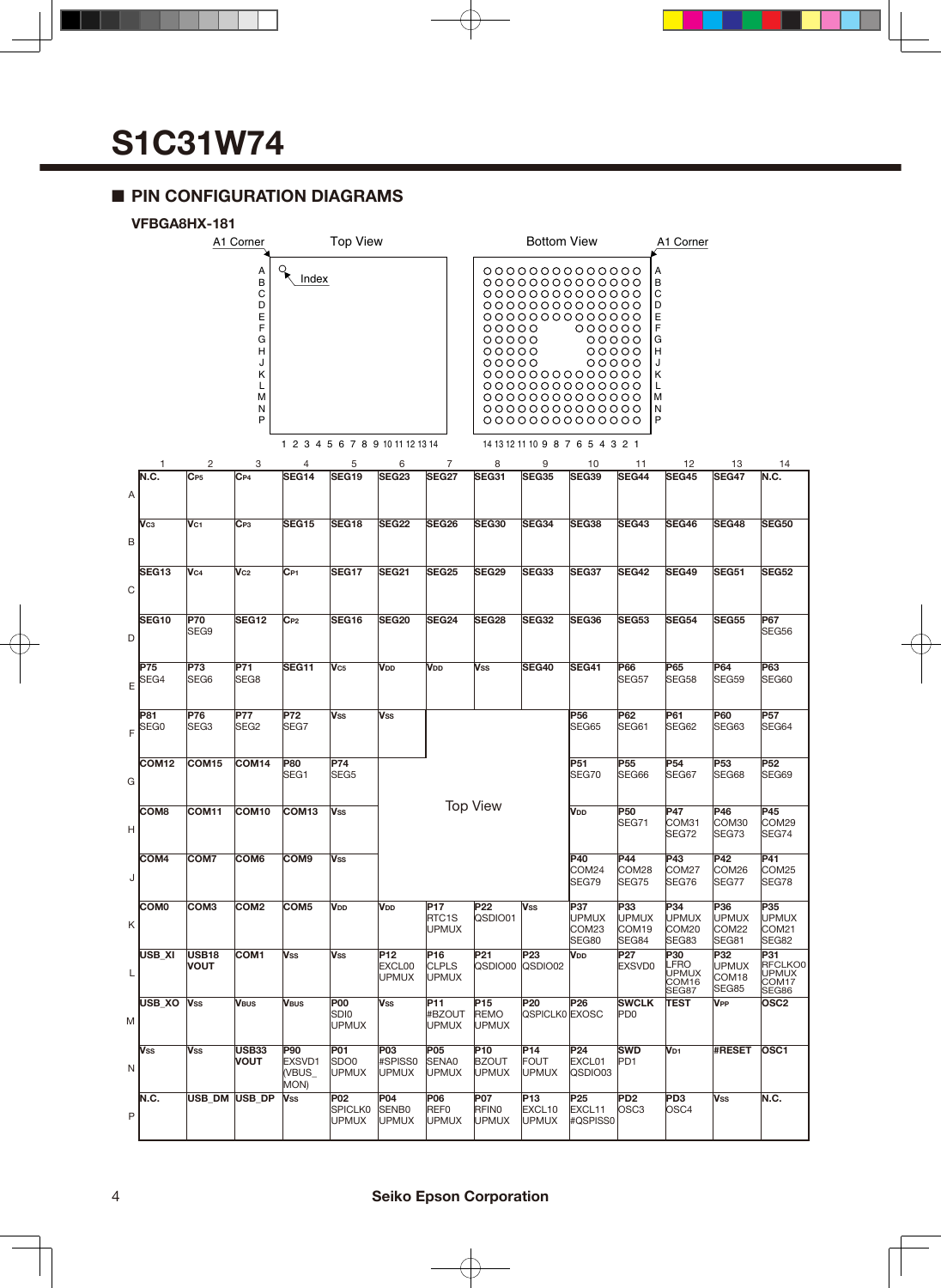#### 17/SEG86<br>EG87 P31/RFCLKO0/UPMUX/COM17/SEG86 P30/LFRO/UPMUX/COM16/SEG87 **JRAMUOXOMAS SESSA<br>SESSA MARKET SESSA SESSA SESSA SESSA SESSA SESSA SESSA SESSA SESSA SESSA SESSA SESSA SESSA SESSA SESSA SESSA SESSA SESSA SESSA SESSA SESSA SESSA SESSA SESSA SESSA SESSA SESSA SESSA SESSA SESSA SESSA SESS** P37/UPMUX/COM23/SEG80 P35/UPMUX/COM21/SEG82 P34/UPMUX/COM20/SEG83 P33/UPMUX/COM19/SEG84 P32/UPMUX/COM18/SEG85 P36/UPMUX/COM22/SEG81 P47/COM31/SEG72<br>P48/COM30/SEG73<br>P44/COM28/SEG73<br>P44/COM27/SEG776<br>P42/COM27/SEG776<br>P44/COM24/SEG79 P47/COM31/SEG72 P46/COM30/SEG73 P45/COM29/SEG74 P44/COM28/SEG75 P43/COM27/SEG76 P42/COM26/SEG77 P41/COM25/SEG78 P40/COM24/SEG79 P27/EXSVD0 P57/SEG64<br>P56/SEG66<br>P56/SEG666<br>P54/SEG666<br>P56/SEG666<br>P56/SEG671<br>P50/SEG71<br>P50/SEG71 P47/COM31/<br>P46/COM30/<br>P46/COM30/ P27/EXSVD0 P67/SEG56 P66/SEG57 P65/SEG58 P64/SEG59 P63/SEG60 P61/SEG62 P60/SEG63 P57/SEG64 P56/SEG65 P55/SEG66 P54/SEG67 P53/SEG68 P52/SEG69 P51/SEG70 P62/SEG61 P50/SEG71 V<sub>DD</sub><br>#RESET 8<br>SEG563<br>SEG563<br>SEG533<br>SEG5 SS<br>SS<br>FES VPP VDD #RESET SEG<br>33<br>SEG5333<br>SEG533 OSC2 OSC1 TEST P27 VPP P67 P66 P65 P64 P63 P62 P61 P60 P57 P56 P55 P54 P53 P52 P51 P50 P483352 D8838888<br>P4233423 D888888 0000000 <u>៦និ</u>ក្ខខ្នងខ្នង 22222222222 8858 99 98 97 96 95 94 93 92 91 90 89 88 87 86 85 84 83 82 81 Die No. CRxxxxxxxVss Vss 80 79 vou<br>V<sub>D1</sub> V<sub>D1</sub> 78 77 76 75 74 73 72 71 70 69 68 67 66 65 64 63 62 61 60 59 58 57 56 55 54 53 52 PD3 PD2 PD1 PD0 PD3/OSC4<br>PD2/OSC3<br>SWD/PD1<br>SWCLK/PD0 P26<br>P22221201716514131211007066544<br>P111007060504002020170605040322110101211007066544 P26/EXOSC<br>P24/EXCL01/QSDIO03<br>P22/QSDIO02<br>P22/QSDIO01<br>P20/QSPICLK0<br>P20/QSPICLK0<br>P20/QSPICLK0<br>P17/RTC1S/UPMUX<br>P13/EXCL10/UPMUX<br>P13/EXCL10/UPMUX<br>P13/EXCL10/UPMUX<br>P13/EXCL10/UPMUX Y P11/#BZOUT/UPMUX<br>P11/#BZOUT/UPMUX<br>P07/RFIN0/UPMUX<br>P06/REF0/UPMUX<br>P06/SENA0/UPMUX<br>P04/SENB0/UPMUX<br>P02/SPICLK0/UPMUX<br>P02/SPICLK0/UPMUX 4.840 mm 4.840 mm  $\blacktriangleright$  X  $(0, 0)$ P01/SDO0/UPMUX P00/SDI0/UPMUX 51 50 V<sub>DD</sub><br>Vss V<sub>DE</sub> 49  $\Box$ P90 P90/EXSVD1(VBUS\_MON)

5.480 mm

ES<br>COM<br>FOR<br>COM

ES<br>ESSO<br>COM<br>ESSO

COM7 COM6 COM5 COM4

COCO<br>COM4<br>COM4<br>COM4

COM3 COM2 COM1 COM0

33 34 35 36

E<br>COM<br>COM<br>COM

USB\_XI USB\_XO USB18VOUT USB18VOUT VBUS VSS

 $\overline{5}$ 

38 39 40 41

USB18VOUT USB18VOUT

USB18VOUT<br>USB18VOUT

 $\sqrt{\frac{4}{1}}$ 

USB\_XI USB\_XO USB18VOUT USB18VOUT VBUS VSS

COM13<br>COM13<br>COM13<br>COM13

1 2 3 4 5 6 7 8 9 10 11 12 13 14 15 16 17 18 19 20 21 22 23 24 25 26 27 28 29 30 31 32

និន្ត្រីកូនកូនដូចនិន្ត<br>តាក្តាកាកក្តាក្តីកូនកូន<br>ចិន្ត្រីកូនកូនដូចនិ FFFFFFFFFFF<br>SENSTREEFF

VENS SEGNE DE SELELLELLE

P70/SEG9 P71/SEG8 P72/SEG7 P73/SEG6 P74/SEG5 P75/SEG4 P76/SEG3 P77/SEG2 P80/SEG1 P81/SEG0 COM15 COM14 COM13 COM12

VC1 VC2 VC3 VC4 VC5 VSS SEG13 SEG12 SEG11 SEG10

### **S1C31W74**

 $|_{VSS}$ VBUS

48  $\Box$ 47 46 45  $\Box$  $44\Box$ 43 $\Box$ 

USB\_DP  $|_{VSS}$ USB\_DM

USB33VOUT USB33VOUT

Vss VBUS USB\_DP  $Vee$ USB\_DM

**Chip**

Pad name SEG47 SEG46 SEG45

Port function or signal assignment SEG47 SEG46 SEG45 SEG44 SEG43 SEG42 SEG41 SEG40 SEG39 SEG38 SEG37 SEG36 SEG35 SEG34

SEG44 SEG43 SEG42

SEG41 SEG40 SEG39 SEG38

SEG37 SEG36 SEG35 SEG34

SEG33 SEG32 SEG31 SEG30 SE<sub>G29</sub> SEG28 SEG27 SEG26

SEG33<br>SEG32<br>SEG31<br>SEG30 SEG29 SEG28 SEG27 SEG26

SEG25 SEG24 SEG23 SEG<sub>22</sub> SEG21 SEG20 SEG19 SEG18 SEG17 SEG16 SEG15 SEG14 V<sub>DD</sub> SEG25 SEG24 SEG23 SEG22

SEG21 SEG20 SEG19 SEG18 SEG<sub>17</sub> SEG16 SEG15 SEG14 VDD

CP1 CP2 CP3 CP4 CP5

CP1 CP2 CP3 CP4 CP5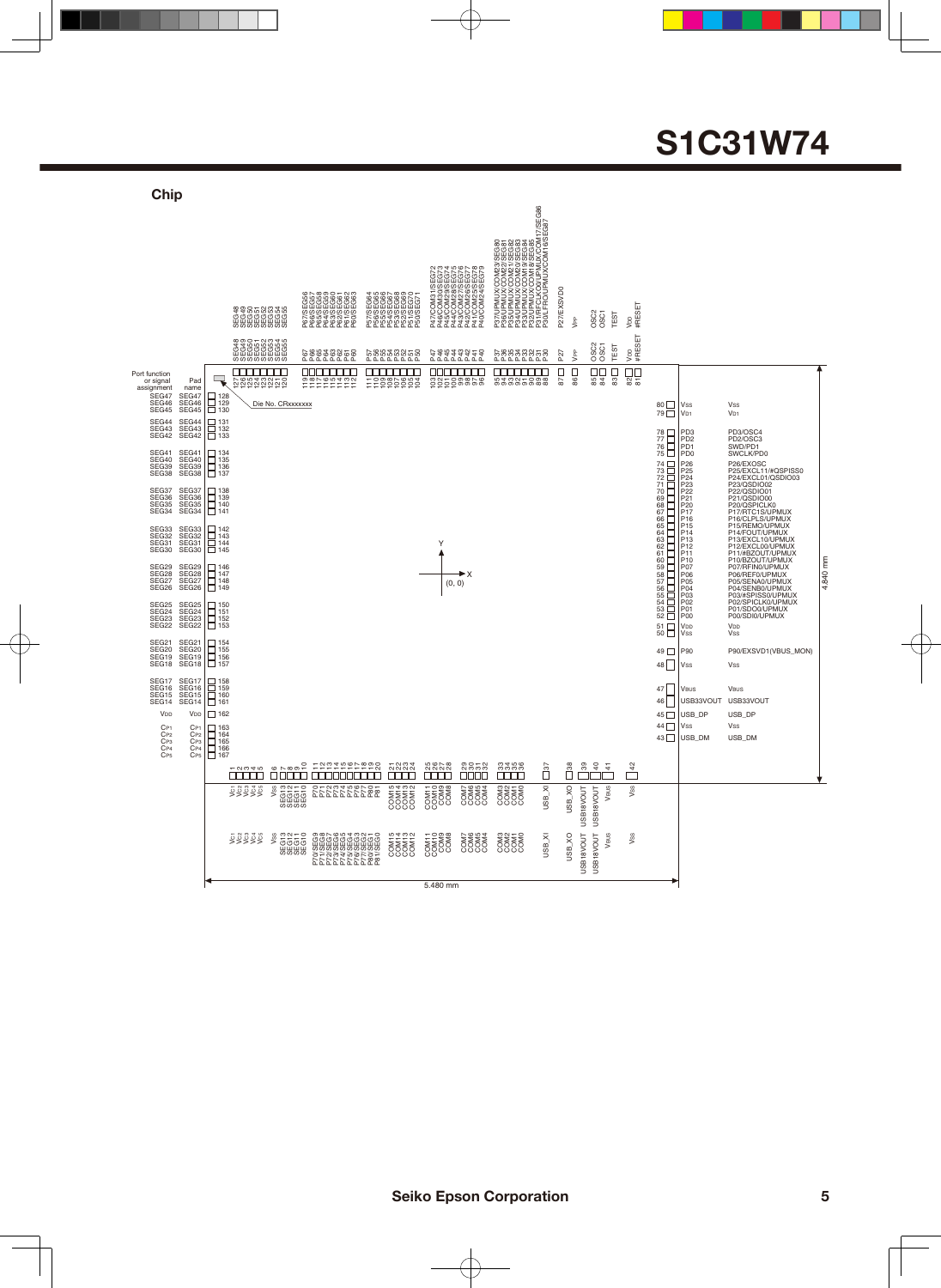#### ■ **PIN DESCRIPTIONS**

#### **Symbol meanings**

Assigned signal: The signal listed at the top of each pin is assigned in the initial state. The pin function must be switched via software to assign another signal (see the "I/O Ports" chapter).

| $I/O$ :                       | I           | $=$ Input                                |  |  |  |  |  |
|-------------------------------|-------------|------------------------------------------|--|--|--|--|--|
|                               | 0           | $=$ Output                               |  |  |  |  |  |
|                               | I/O         | $=$ Input/output                         |  |  |  |  |  |
|                               | Ρ           | = Power supply                           |  |  |  |  |  |
|                               | A           | = Analog signal                          |  |  |  |  |  |
|                               | Hi-Z        | $=$ High impedance state                 |  |  |  |  |  |
| Initial state:                | l (Pull-up) | $=$ Input with pulled up                 |  |  |  |  |  |
|                               |             | $I$ (Pull-down) = lnput with pulled down |  |  |  |  |  |
|                               | Hi-Z        | $=$ High impedance state                 |  |  |  |  |  |
|                               | O(H)        | $=$ High level output                    |  |  |  |  |  |
|                               | O (L)       | $=$ Low level output                     |  |  |  |  |  |
| Tolerant fail-safe structure: |             |                                          |  |  |  |  |  |

 $\checkmark$  = Over voltage tolerant fail-safe type I/O cell included (see the "I/O Ports" chapter) The over voltage tolerant fail-safe type I/O cell allows interfacing without passing unnecessary current even if a voltage exceeding VDD is applied to the port. Also unnecessary current is not consumed when the port is externally biased without supplying V<sub>DD</sub>.

| Pin name              | Assigned<br>signal | I/O            | Initial state            | <b>Tolerant</b><br>fail-safe<br>structure | <b>Function</b>                                      |  |
|-----------------------|--------------------|----------------|--------------------------|-------------------------------------------|------------------------------------------------------|--|
| V <sub>DD</sub>       | V <sub>DD</sub>    | P              | -                        |                                           | Power supply (+)                                     |  |
| Vss                   | Vss                | P              | $\overline{\phantom{0}}$ |                                           | GND                                                  |  |
| <b>V<sub>PP</sub></b> | V <sub>PP</sub>    | P              | -                        |                                           | Power supply for Flash programming                   |  |
| V <sub>D1</sub>       | $V_{D1}$           | A              |                          |                                           | V <sub>D1</sub> requlator output                     |  |
| $VC1-5$               | $VC1-5$            | P              |                          |                                           | LCD panel driver power supply                        |  |
| $C_{P1-5}$            | $C_{P1-5}$         | A              | Ξ.                       | $\overline{\phantom{0}}$                  | LCD power supply booster capacitor connect pins      |  |
| OSC <sub>1</sub>      | OSC <sub>1</sub>   | Α              | $\overline{\phantom{a}}$ | $-$                                       | OSC1 oscillator circuit input                        |  |
| OSC <sub>2</sub>      | OSC <sub>2</sub>   | Α              |                          | -                                         | OSC1 oscillator circuit output                       |  |
| <b>TEST</b>           | <b>TEST</b>        |                | I (Pull-down)            | $\overline{\phantom{0}}$                  | Test mode enable input                               |  |
| #RESET                | #RESET             |                | I (Pull-up)              |                                           | Reset input                                          |  |
| P <sub>00</sub>       | P00                | 1/O            | $Hi-Z$                   |                                           | I/O port                                             |  |
|                       | SDI0               |                |                          |                                           | Synchronous serial interface Ch.0 data input         |  |
|                       | <b>UPMUX</b>       | 1/O            |                          |                                           | User-selected I/O (universal port multiplexer)       |  |
| P01                   | P01                | VQ             | $Hi-Z$                   |                                           | I/O port                                             |  |
|                       | SDO <sub>0</sub>   | $\Omega$       |                          |                                           | Synchronous serial interface Ch.0 data output        |  |
|                       | <b>UPMUX</b>       | 1/O            |                          |                                           | User-selected I/O (universal port multiplexer)       |  |
| P <sub>02</sub>       | P <sub>02</sub>    | 1/O            | $Hi-Z$                   |                                           | I/O port                                             |  |
|                       | <b>SPICLK0</b>     | 1/O            |                          |                                           | Synchronous serial interface Ch.0 clock input/output |  |
|                       | <b>UPMUX</b>       | 1/O            |                          |                                           | User-selected I/O (universal port multiplexer)       |  |
| P <sub>03</sub>       | P03                | 1/O            | $Hi-Z$                   |                                           | I/O port                                             |  |
|                       | #SPISS0            |                |                          |                                           | Synchronous serial interface Ch.0 slave-select input |  |
|                       | <b>UPMUX</b>       | 1/O            |                          |                                           | User-selected I/O (universal port multiplexer)       |  |
| P04                   | P04                | 1/O            | $Hi-Z$                   |                                           | I/O port                                             |  |
|                       | SENB0              | $\overline{A}$ |                          |                                           | R/F converter Ch.0 sensor B oscillator pin           |  |
|                       | <b>UPMUX</b>       | 1/O            |                          |                                           | User-selected I/O (universal port multiplexer)       |  |
| <b>P05</b>            | P05                | 1/O            | $Hi-Z$                   |                                           | I/O port                                             |  |
|                       | SENA0              | Α              |                          |                                           | R/F converter Ch.0 sensor A oscillator pin           |  |
|                       | <b>UPMUX</b>       | 1/O            |                          |                                           | User-selected I/O (universal port multiplexer)       |  |
| P <sub>06</sub>       | P06                | 1/O            | $Hi-Z$                   |                                           | I/O port                                             |  |
|                       | REF <sub>0</sub>   | A              |                          |                                           | R/F converter Ch.0 reference oscillator pin          |  |
|                       | <b>UPMUX</b>       | 1/O            |                          |                                           | User-selected I/O (universal port multiplexer)       |  |
| P07                   | P07                | 1/O            | $Hi-Z$                   |                                           | I/O port                                             |  |
|                       | <b>RFINO</b>       | A              |                          |                                           | R/F converter Ch.0 oscillation input                 |  |
|                       | <b>UPMUX</b>       | 1/O            |                          |                                           | User-selected I/O (universal port multiplexer)       |  |
| P <sub>10</sub>       | P <sub>10</sub>    | 1/O            | $Hi-Z$                   |                                           | I/O port                                             |  |
|                       | <b>BZOUT</b>       | $\circ$        |                          |                                           | Sound generator output                               |  |
|                       | <b>UPMUX</b>       | 1/O            |                          |                                           | User-selected I/O (universal port multiplexer)       |  |

#### 6 **Seiko Epson Corporation**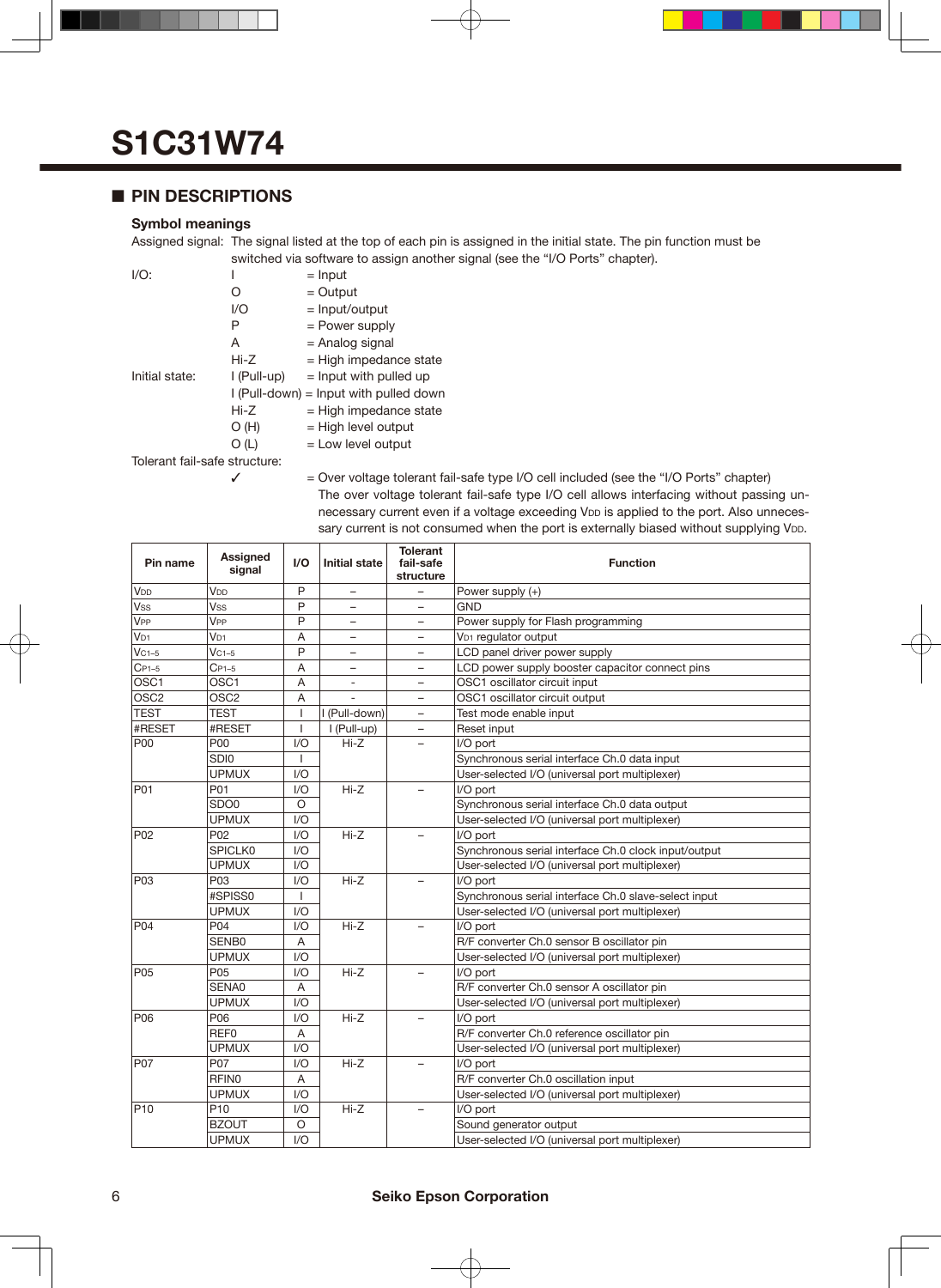| Pin name        | Assigned<br>signal | 1/O     | <b>Initial state</b> | <b>Tolerant</b><br>fail-safe<br>structure | <b>Function</b>                                                  |  |
|-----------------|--------------------|---------|----------------------|-------------------------------------------|------------------------------------------------------------------|--|
| P <sub>11</sub> | P <sub>11</sub>    | 1/O     | $Hi-Z$               |                                           | I/O port                                                         |  |
|                 | #BZOUT             | O       |                      |                                           | Sound generator inverted output                                  |  |
|                 | <b>UPMUX</b>       | I/O     |                      |                                           | User-selected I/O (universal port multiplexer)                   |  |
| P <sub>12</sub> | P <sub>12</sub>    | 1/O     | $Hi-Z$               |                                           | I/O port                                                         |  |
|                 | EXCL00             |         |                      |                                           | 16-bit PWM timer Ch.0 event counter input 0                      |  |
|                 | <b>UPMUX</b>       | I/O     |                      |                                           | User-selected I/O (universal port multiplexer)                   |  |
| P <sub>13</sub> | P <sub>13</sub>    | 1/O     | $Hi-Z$               |                                           | I/O port                                                         |  |
|                 | EXCL10             |         |                      |                                           | 16-bit PWM timer Ch.1 event counter input 0                      |  |
|                 | <b>UPMUX</b>       | 1/O     |                      |                                           | User-selected I/O (universal port multiplexer)                   |  |
| P <sub>14</sub> | P <sub>14</sub>    | 1/O     | $Hi-Z$               |                                           | I/O port                                                         |  |
|                 | <b>FOUT</b>        | O       |                      |                                           | Clock external output                                            |  |
|                 | <b>UPMUX</b>       | 1/O     |                      |                                           | User-selected I/O (universal port multiplexer)                   |  |
| P <sub>15</sub> | P <sub>15</sub>    | 1/O     | Hi-Z                 |                                           | I/O port                                                         |  |
|                 | <b>REMO</b>        | $\circ$ |                      |                                           | IR remote controller transmit data output                        |  |
|                 | UPMUX              | 1/O     |                      |                                           | User-selected I/O (universal port multiplexer)                   |  |
| P <sub>16</sub> | P16                | I/O     | Hi-Z                 |                                           | I/O port                                                         |  |
|                 | <b>CLPLS</b>       | O       |                      |                                           | IR remote controller clear pulse output                          |  |
|                 | <b>UPMUX</b>       | 1/O     |                      |                                           | User-selected I/O (universal port multiplexer)                   |  |
| P <sub>17</sub> | P17                | I/O     | $Hi-Z$               |                                           | I/O port                                                         |  |
|                 | RTC <sub>1</sub> S | O       |                      |                                           | Real-time clock 1-second cycle pulse output                      |  |
|                 | <b>UPMUX</b>       | I/O     |                      |                                           | User-selected I/O (universal port multiplexer)                   |  |
| P <sub>20</sub> | P20                | I/O     | $Hi-Z$               |                                           | I/O port                                                         |  |
|                 | <b>QSPICLK0</b>    | I/O     |                      |                                           | Quad synchronous serial interface Ch.0 clock input/output        |  |
| P <sub>21</sub> | P <sub>21</sub>    | I/O     | $Hi-Z$               | $\overline{\phantom{0}}$                  | I/O port                                                         |  |
|                 | QSDIO00            | I/O     |                      |                                           | Quad synchronous serial interface Ch.0 data input/output         |  |
| P <sub>22</sub> | P22                | 1/O     | $Hi-Z$               |                                           | I/O port                                                         |  |
|                 | QSDIO01            | I/O     |                      |                                           | Quad synchronous serial interface Ch.0 data input/output         |  |
| P <sub>23</sub> | P <sub>23</sub>    | 1/O     | $Hi-Z$               |                                           | I/O port                                                         |  |
|                 | QSDIO02            | I/O     |                      |                                           | Quad synchronous serial interface Ch.0 data input/output         |  |
| P <sub>24</sub> | P <sub>24</sub>    | I/O     | Hi-Z                 |                                           | I/O port                                                         |  |
|                 | EXCL01             | 1       |                      |                                           | 16-bit PWM timer Ch.0 event counter input 1                      |  |
|                 | QSDIO03            | I/O     |                      |                                           | Quad synchronous serial interface Ch.0 data input/output         |  |
| P <sub>25</sub> | P <sub>25</sub>    | I/O     | $Hi-Z$               |                                           | I/O port                                                         |  |
|                 | EXCL11             | 1       |                      |                                           | 16-bit PWM timer Ch.1 event counter input 1                      |  |
|                 | #QSPISS0           | I/O     |                      |                                           | Quad synchronous serial interface Ch.0 slave-select input/output |  |
| P <sub>26</sub> | P <sub>26</sub>    | I/O     | $Hi-Z$               | $\overline{\phantom{0}}$                  | I/O port                                                         |  |
|                 | <b>EXOSC</b>       | -1      |                      |                                           | Clock generator external clock input                             |  |
| P <sub>27</sub> | P <sub>27</sub>    | I/O     | $Hi-Z$               | ✓                                         | I/O port                                                         |  |
|                 | EXSVD0             | A       |                      |                                           | Supply voltage detector Ch.0 external voltage detection input    |  |
| P30             | P30                | I/O     | Hi-Z                 | ✓                                         | I/O port                                                         |  |
|                 | <b>LFRO</b>        | O       |                      |                                           | LCD frame signal monitor output                                  |  |
|                 | <b>UPMUX</b>       | I/O     |                      |                                           | User-selected I/O (universal port multiplexer)                   |  |
|                 | COM16              | A       |                      |                                           | LCD common output                                                |  |
|                 | SEG87              | A       |                      |                                           | LCD segment output                                               |  |
| P31             | P31                | I/O     | Hi-Z                 | ✓                                         | I/O port                                                         |  |
|                 | RFCLKO0            | O       |                      |                                           | R/F converter Ch.0 clock monitor output                          |  |
|                 | <b>UPMUX</b>       | I/O     |                      |                                           | User-selected I/O (universal port multiplexer)                   |  |
|                 | COM17              | Α       |                      |                                           | LCD common output                                                |  |
|                 | SEG86              | Α       |                      |                                           | LCD segment output                                               |  |
| P32             | P32                | I/O     | Hi-Z                 | ✓                                         | I/O port                                                         |  |
|                 | <b>UPMUX</b>       | 1/O     |                      |                                           | User-selected I/O (universal port multiplexer)                   |  |
|                 | COM18              | A       |                      |                                           | LCD common output                                                |  |
|                 | SEG85              | A       |                      |                                           | LCD segment output                                               |  |
| P33             | P33                | 1/O     | Hi-Z                 | ✓                                         | I/O port                                                         |  |
|                 | <b>UPMUX</b>       | 1/O     |                      |                                           | User-selected I/O (universal port multiplexer)                   |  |
|                 | COM19              | A       |                      |                                           | LCD common output                                                |  |
|                 | SEG84              | Α       |                      |                                           | LCD segment output                                               |  |
| P34             | P34                | I/O     | $Hi-Z$               | ✓                                         | I/O port                                                         |  |
|                 | <b>UPMUX</b>       | 1/O     |                      |                                           | User-selected I/O (universal port multiplexer)                   |  |
|                 | COM20              | Α       |                      |                                           | LCD common output                                                |  |
|                 | SEG83              | Α       |                      |                                           | LCD segment output                                               |  |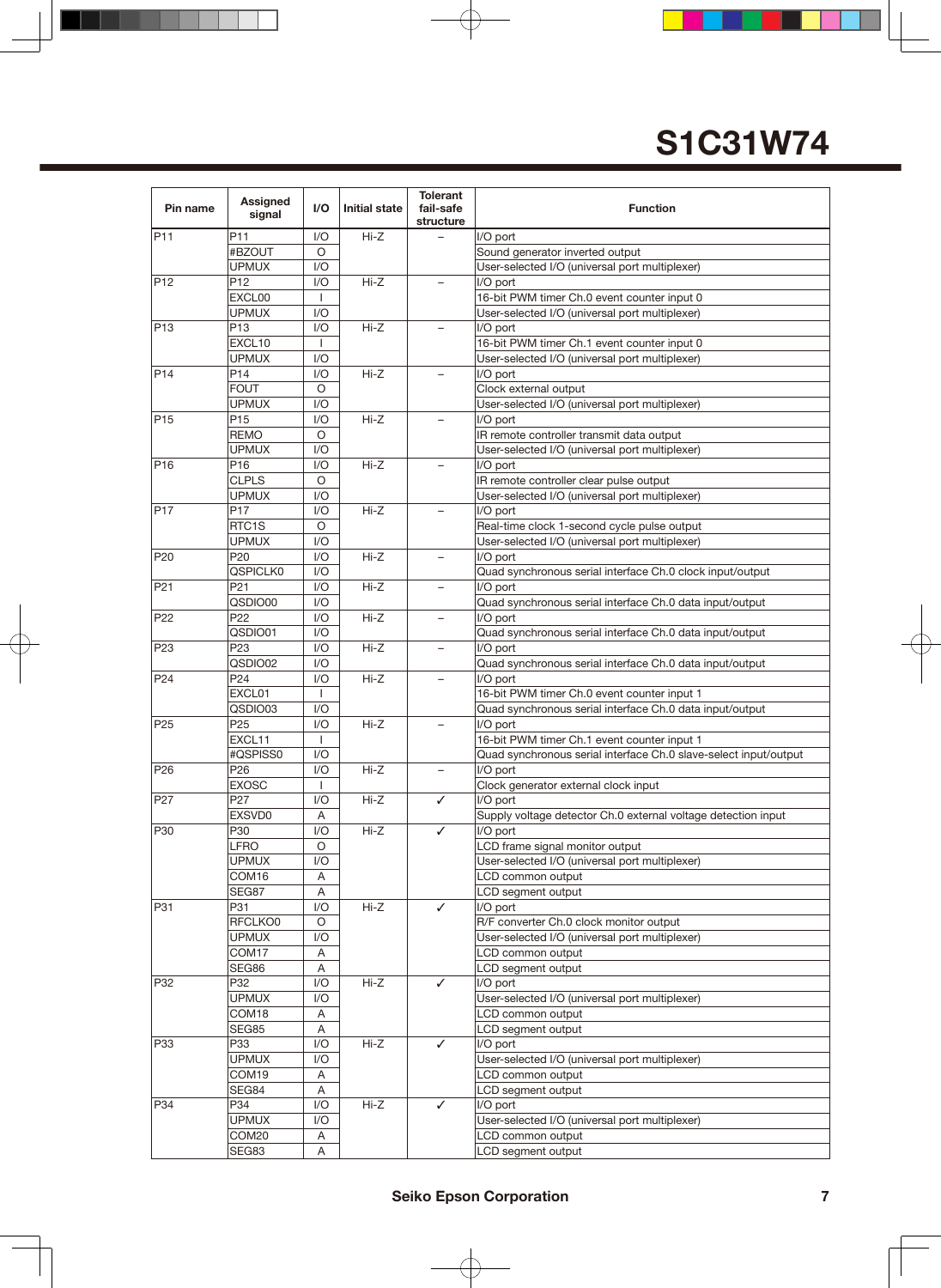| Pin name        | <b>Assigned</b><br>signal | 1/O | <b>Initial state</b> | <b>Tolerant</b><br>fail-safe<br>structure | <b>Function</b>                                |
|-----------------|---------------------------|-----|----------------------|-------------------------------------------|------------------------------------------------|
| P35             | P35                       | I/O | $Hi-Z$               | ✓                                         | I/O port                                       |
|                 | <b>UPMUX</b>              | 1/O |                      |                                           | User-selected I/O (universal port multiplexer) |
|                 | COM21                     | Α   |                      |                                           | LCD common output                              |
|                 | <b>SEG82</b>              | A   |                      |                                           | LCD segment output                             |
| P36             | P36                       | I/O | $Hi-Z$               | ✓                                         | I/O port                                       |
|                 | <b>UPMUX</b>              | 1/O |                      |                                           | User-selected I/O (universal port multiplexer) |
|                 | COM22                     | A   |                      |                                           | LCD common output                              |
|                 | SEG81                     | A   |                      |                                           |                                                |
| P37             | P37                       | I/O | $Hi-Z$               | ✓                                         | LCD segment output<br>I/O port                 |
|                 | <b>UPMUX</b>              | I/O |                      |                                           | User-selected I/O (universal port multiplexer) |
|                 | COM23                     |     |                      |                                           |                                                |
|                 |                           | Α   |                      |                                           | LCD common output                              |
|                 | SEG80                     | Α   |                      |                                           | LCD segment output                             |
| P40             | P40                       | I/O | $Hi-Z$               | ✓                                         | I/O port                                       |
|                 | COM24                     | A   |                      |                                           | LCD common output                              |
|                 | SEG79                     | A   |                      |                                           | LCD segment output                             |
| P41             | P41                       | 1/O | Hi-Z                 | ✓                                         | I/O port                                       |
|                 | COM25                     | Α   |                      |                                           | LCD common output                              |
|                 | SEG78                     | Α   |                      |                                           | LCD segment output                             |
| P42             | P42                       | I/O | Hi-Z                 | ✓                                         | I/O port                                       |
|                 | COM26                     | A   |                      |                                           | LCD common output                              |
|                 | SEG77                     | Α   |                      |                                           | LCD segment output                             |
| P43             | P43                       | I/O | Hi-Z                 | ✓                                         | I/O port                                       |
|                 | COM27                     | Α   |                      |                                           | LCD common output                              |
|                 | SEG76                     | A   |                      |                                           | LCD segment output                             |
| P44             | P44                       | 1/O | $Hi-Z$               | ✓                                         | I/O port                                       |
|                 | COM28                     | A   |                      |                                           | LCD common output                              |
|                 | SEG75                     | A   |                      |                                           | LCD segment output                             |
| P45             | P45                       | 1/O | $Hi-Z$               | ✓                                         | I/O port                                       |
|                 | COM29                     | A   |                      |                                           | LCD common output                              |
|                 | SEG74                     | A   |                      |                                           | LCD segment output                             |
| P46             | P46                       | 1/O | $Hi-Z$               | ✓                                         | I/O port                                       |
|                 | COM30                     | Α   |                      |                                           | LCD common output                              |
|                 | SEG73                     | A   |                      |                                           | LCD segment output                             |
| P47             | P47                       | I/O | $Hi-Z$               | ✓                                         | I/O port                                       |
|                 | COM31                     | Α   |                      |                                           | LCD common output                              |
|                 | SEG72                     | A   |                      |                                           | LCD segment output                             |
| <b>P50</b>      | P <sub>50</sub>           | I/O | $Hi-Z$               | ✓                                         | I/O port                                       |
|                 | SEG71                     | Α   |                      |                                           | LCD segment output                             |
| P51             | P51                       | I/O | $H - Z$              | ✓                                         | I/O port                                       |
|                 | SEG70                     | A   |                      |                                           | LCD segment output                             |
| P <sub>52</sub> | P <sub>52</sub>           | I/O | Hi-Z                 | ✓                                         | I/O port                                       |
|                 | SEG69                     | A   |                      |                                           | LCD segment output                             |
| P <sub>53</sub> | P <sub>53</sub>           | I/O | Hi-Z                 | ✓                                         | I/O port                                       |
|                 | SEG68                     | A   |                      |                                           | LCD segment output                             |
| P <sub>54</sub> | P54                       | I/O | $Hi-Z$               | ✓                                         | I/O port                                       |
|                 | SEG67                     | Α   |                      |                                           | LCD segment output                             |
| P <sub>55</sub> | P <sub>55</sub>           | I/O | $Hi-Z$               | ✓                                         | I/O port                                       |
|                 | SEG66                     | Α   |                      |                                           | LCD segment output                             |
| P <sub>56</sub> | P56                       | I/O | Hi-Z                 | ✓                                         | I/O port                                       |
|                 | SEG65                     | A   |                      |                                           | LCD segment output                             |
| P <sub>57</sub> | P57                       | I/O | $Hi-Z$               | ✓                                         | I/O port                                       |
|                 | SEG64                     | A   |                      |                                           | LCD segment output                             |
| P60             | P60                       | I/O | Hi-Z                 | ✓                                         | I/O port                                       |
|                 | SEG63                     | Α   |                      |                                           | LCD segment output                             |
| P61             | P61                       | 1/O | $Hi-Z$               | ✓                                         | I/O port                                       |
|                 | SEG62                     | A   |                      |                                           | LCD segment output                             |
| P62             | P62                       | 1/O | $Hi-Z$               | ✓                                         | I/O port                                       |
|                 | SEG61                     | A   |                      |                                           | LCD segment output                             |
| P63             | P63                       | 1/O | Hi-Z                 | ✓                                         | I/O port                                       |
|                 | SEG60                     | A   |                      |                                           | LCD segment output                             |
| P64             | P64                       | 1/O | $Hi-Z$               | ✓                                         | I/O port                                       |
|                 | SEG59                     | A   |                      |                                           | LCD segment output                             |
|                 |                           |     |                      |                                           |                                                |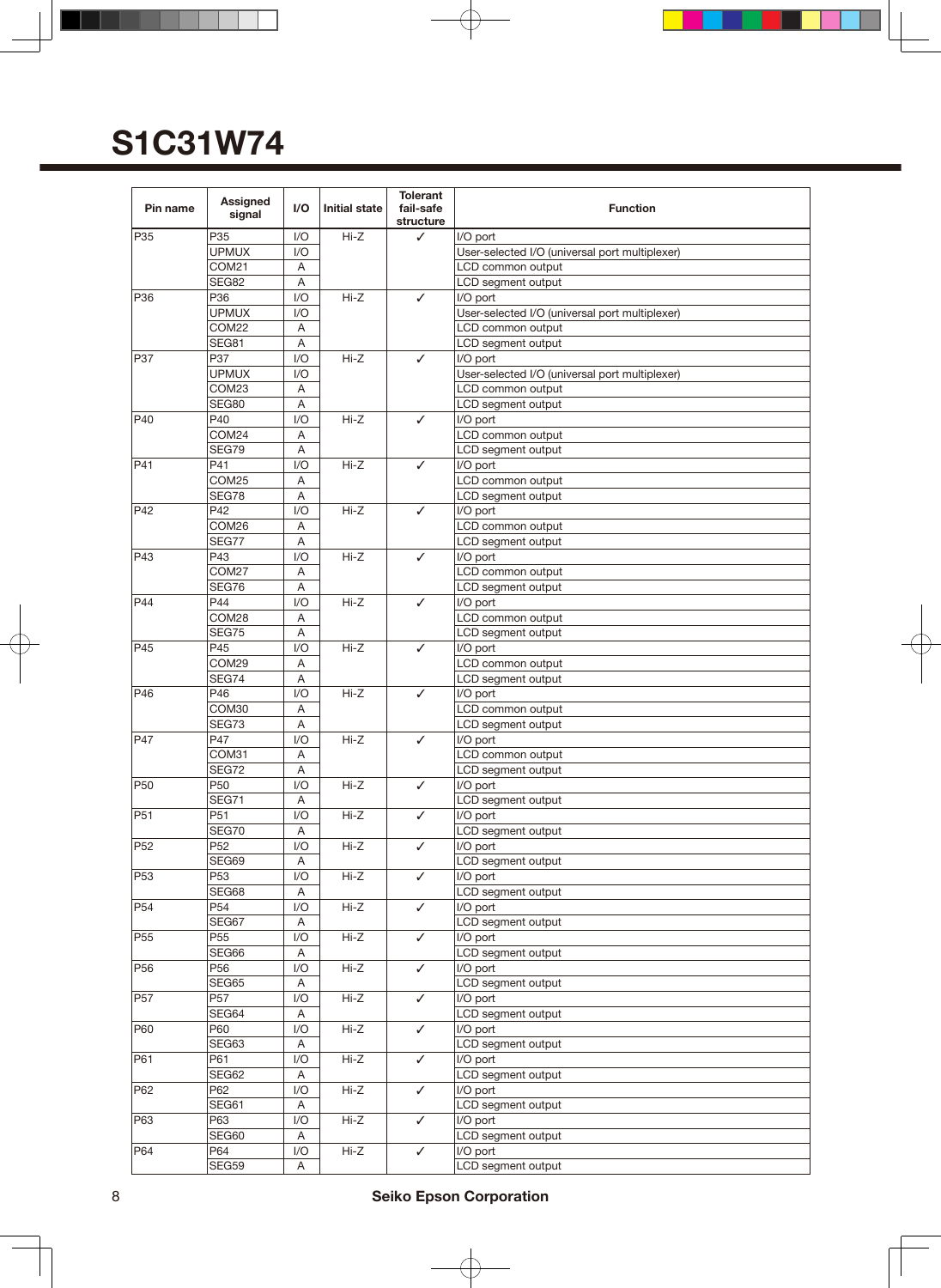| Pin name                    | Assigned<br>signal   | I/O          | <b>Initial state</b>     | <b>Tolerant</b><br>fail-safe<br>structure | <b>Function</b>                                                                                 |
|-----------------------------|----------------------|--------------|--------------------------|-------------------------------------------|-------------------------------------------------------------------------------------------------|
| P65                         | P65                  | 1/O          | $Hi-Z$                   | ✓                                         | I/O port                                                                                        |
|                             | <b>SEG58</b>         | Α            |                          |                                           | LCD segment output                                                                              |
| P66                         | P66                  | 1/O          | $Hi-Z$                   | ✓                                         | I/O port                                                                                        |
|                             | SEG57                | Α            |                          |                                           | LCD segment output                                                                              |
| P67                         | P67                  | 1/O          | Hi-Z                     | ✓                                         | I/O port                                                                                        |
|                             | SEG56                | Α            |                          |                                           | LCD segment output                                                                              |
| P70                         | P70                  | 1/O          | $Hi-Z$                   | ✓                                         | I/O port                                                                                        |
|                             | SEG9                 | Α            |                          |                                           | LCD segment output                                                                              |
| P71                         | P71                  | 1/O          | $Hi-Z$                   | ✓                                         | I/O port                                                                                        |
|                             | SEG8                 | Α            |                          |                                           | LCD segment output                                                                              |
| P72                         | P72                  | 1/O          | $Hi-Z$                   | ✓                                         | I/O port                                                                                        |
|                             | SEG7                 | Α            |                          |                                           | LCD segment output                                                                              |
| P73                         | P73                  | 1/O          | Hi-Z                     | ✓                                         | I/O port                                                                                        |
|                             | SEG6                 | Α            |                          |                                           | LCD segment output                                                                              |
| <b>P74</b>                  | P74                  | 1/O          | $Hi-Z$                   | ✓                                         | I/O port                                                                                        |
|                             | SEG5                 | Α            |                          |                                           | LCD segment output                                                                              |
| P75                         | P75                  | I/O          | Hi-Z                     | ✓<br>✓                                    | I/O port                                                                                        |
|                             | SEG4                 | Α            |                          |                                           | LCD segment output                                                                              |
| P76                         | P76                  | 1/O          | $Hi-Z$                   |                                           | I/O port                                                                                        |
|                             | SEG <sub>3</sub>     | Α            |                          |                                           | LCD segment output                                                                              |
| <b>P77</b>                  | P77                  | 1/O          | $Hi-Z$                   | ✓                                         | I/O port                                                                                        |
|                             | SEG <sub>2</sub>     | Α            |                          |                                           | LCD segment output                                                                              |
| P80                         | P80                  | I/O          | Hi-Z                     | ✓                                         | I/O port                                                                                        |
|                             | SEG1                 | Α            |                          |                                           | LCD segment output                                                                              |
| P81                         | P81                  | 1/O          | $Hi-Z$                   | ✓                                         | I/O port                                                                                        |
|                             | SEG0                 | Α            |                          |                                           | LCD segment output                                                                              |
| P90                         | P90                  | 1/O          | $Hi-Z$                   | ✓                                         | I/O port                                                                                        |
|                             | EXSVD1<br>(VBUS_MON) | A            |                          |                                           | Supply voltage detector Ch.1 external voltage detection input<br>(VBUS voltage detection input) |
| PD <sub>0</sub>             | <b>SWCLK</b>         | $\mathbf{I}$ | I (Pull-up)              | -                                         | Serial-wire debugger clock input                                                                |
|                             | PD <sub>0</sub>      | 1/O          |                          |                                           | I/O port                                                                                        |
| PD <sub>1</sub>             | SWD                  | 1/O          | I (Pull-up)              |                                           | Serial-wire debugger data input/output                                                          |
|                             | PD <sub>1</sub>      | 1/O          |                          |                                           | I/O port                                                                                        |
| P <sub>D</sub> <sub>2</sub> | PD <sub>2</sub>      | 1/O          | $Hi-Z$                   | $\overline{\phantom{0}}$                  | I/O port                                                                                        |
|                             | OSC3                 | Α            |                          |                                           | OSC3 oscillator circuit input                                                                   |
| PD3                         | PD <sub>3</sub>      | 1/O          | Hi-Z                     | $\overline{\phantom{0}}$                  | I/O port                                                                                        |
|                             | OSC4                 | Α            |                          |                                           | OSC3 oscillator circuit output                                                                  |
| COM0-15                     | COM0-15              | A            | $Hi-Z$                   | $\equiv$                                  | LCD common output                                                                               |
| SEG10-55                    | SEG10-55             | A            | Hi-Z                     |                                           | LCD segment output                                                                              |
| USB_DP                      | USB_DP               | 1/O          | ı                        | -                                         | USB D+ signal input/output                                                                      |
| USB DM                      | USB_DM               | 1/O          | $\mathbf{I}$             | -                                         | USB D- signal input/output                                                                      |
| <b>VBUS</b>                 | <b>VBUS</b>          | $\sf P$      |                          |                                           | USB VBUS input (5 V input allowed)                                                              |
| USB_XI                      | USB_XI               | A            | $\overline{\phantom{0}}$ | -                                         | USBOSC oscillator circuit input                                                                 |
| USB_XO                      | USB_XO               | Α            | $\overline{\phantom{0}}$ | -                                         | USBOSC oscillator circuit output                                                                |
| USB18VOUT                   | USB18VOUT            | P            | -                        | -                                         | USB 1.8 V regulator output                                                                      |
| USB33VOUT                   | USB33VOUT            | P            | $\overline{a}$           | $\overline{\phantom{0}}$                  | USB 3.3 V regulator output                                                                      |

#### **Universal port multiplexer (UPMUX)**

The universal port multiplexer (UPMUX) allows software to select the peripheral circuit input/output function to be assigned to each pin from those listed below. Note, however, that a function cannot be assigned to two or more pins simultaneously.

| <b>Peripheral circuit</b> | Signal to be assigned | $\mathsf{I}/\mathsf{O}$ | Channel number n  | <b>Function</b>                      |
|---------------------------|-----------------------|-------------------------|-------------------|--------------------------------------|
| $ {}^{12}$ C              | <b>SCLn</b>           | 1/O                     | $n = 0, 1$        | 12C Ch.n clock input/output          |
| (12C)                     | <b>SDAn</b>           | 1/O                     |                   | 12C Ch.n data input/output           |
| <b>UART</b>               | <b>USINn</b>          |                         | $n = 0.1$         | UART2 Ch.n data input                |
| (UART2)                   | USOUTn                |                         |                   | UART2 Ch.n data output               |
| 16-bit PWM timer          | TOUTn0/CAPn0          |                         | $I/O$ $ n = 0, 1$ | T16B Ch.n PWM output/capture input 0 |
| (T16B)                    | TOUTn1/CAPn1          | 1/O                     |                   | T16B Ch.n PWM output/capture input 1 |